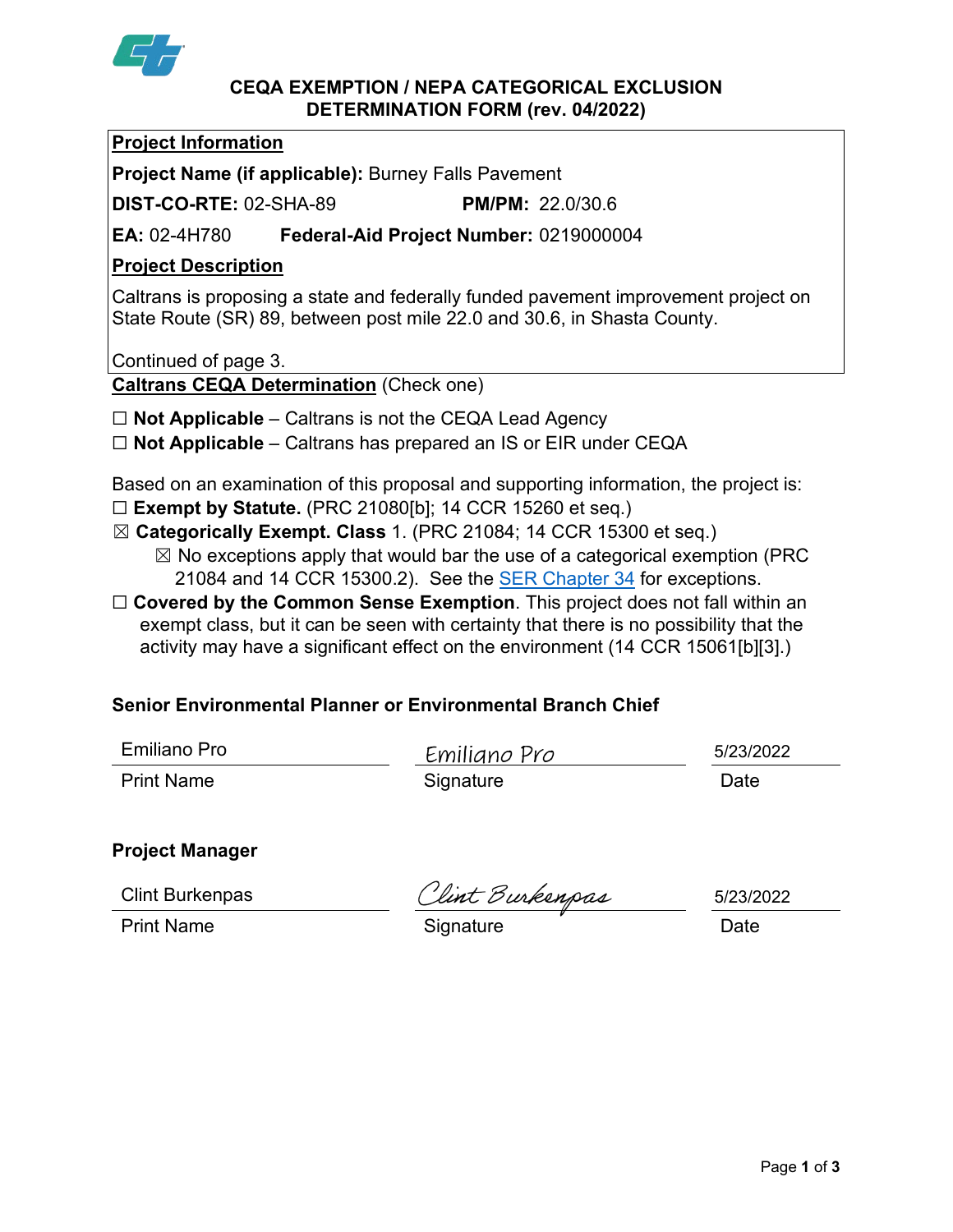

## **Caltrans NEPA Determination** (Check one)

## ☐ **Not Applicable**

Caltrans has determined that this project has no significant impacts on the environment as defined by NEPA, and that there are no unusual circumstances as described in 23 CFR 771.117(b). See [SER Chapter 30](https://dot.ca.gov/programs/environmental-analysis/standard-environmental-reference-ser/volume-1-guidance-for-compliance/ch-30-categorical-exclusions#exception) for unusual circumstances. As such, the project is categorically excluded from the requirements to prepare an EA or EIS under NEPA and is included under the following:

☒ **23 USC 326:** Caltrans has been assigned, and hereby certifies that it has carried out the responsibility to make this determination pursuant to 23 USC 326 and the Memorandum of Understanding dated April 18, 2022, executed between FHWA and Caltrans. Caltrans has determined that the project is a Categorical Exclusion under:

## ☒ **23 CFR 771.117(c): activity (c)(26)**

☐ **23 CFR 771.117(d): activity (d)(Enter activity number)** 

☐ **Activity Enter activity number listed in Appendix A of the MOU between FHWA and Caltrans**

☐ **23 USC 327:** Based on an examination of this proposal and supporting information, Caltrans has determined that the project is a Categorical Exclusion under 23 USC 327. The environmental review, consultation, and any other actions required by applicable Federal environmental laws for this project are being, or have been, carried out by Caltrans pursuant to 23 USC 327 and the Memorandum of Understanding dated December 23, 2016 and executed by FHWA and Caltrans.

## **Senior Environmental Planner or Environmental Branch Chief**

| Emiliano Pro      | Emiliano Pro | 5/23/2022 |
|-------------------|--------------|-----------|
| <b>Print Name</b> | Signature    | Date      |

## **Project Manager/ DLA Engineer**

Clint Burkenpas

Clint Burkenpas Clint Burkenpas 5/23/2<br>Print Name Signature Date

5/23/2022

#### **Date of Categorical Exclusion Checklist completion (if applicable):** 4/21/22 **Date of Environmental Commitment Record or equivalent:** 4/27/22

Briefly list environmental commitments on continuation sheet if needed (i.e., not necessary if included on an attached ECR). Reference additional information, as appropriate (e.g., additional studies and design conditions).